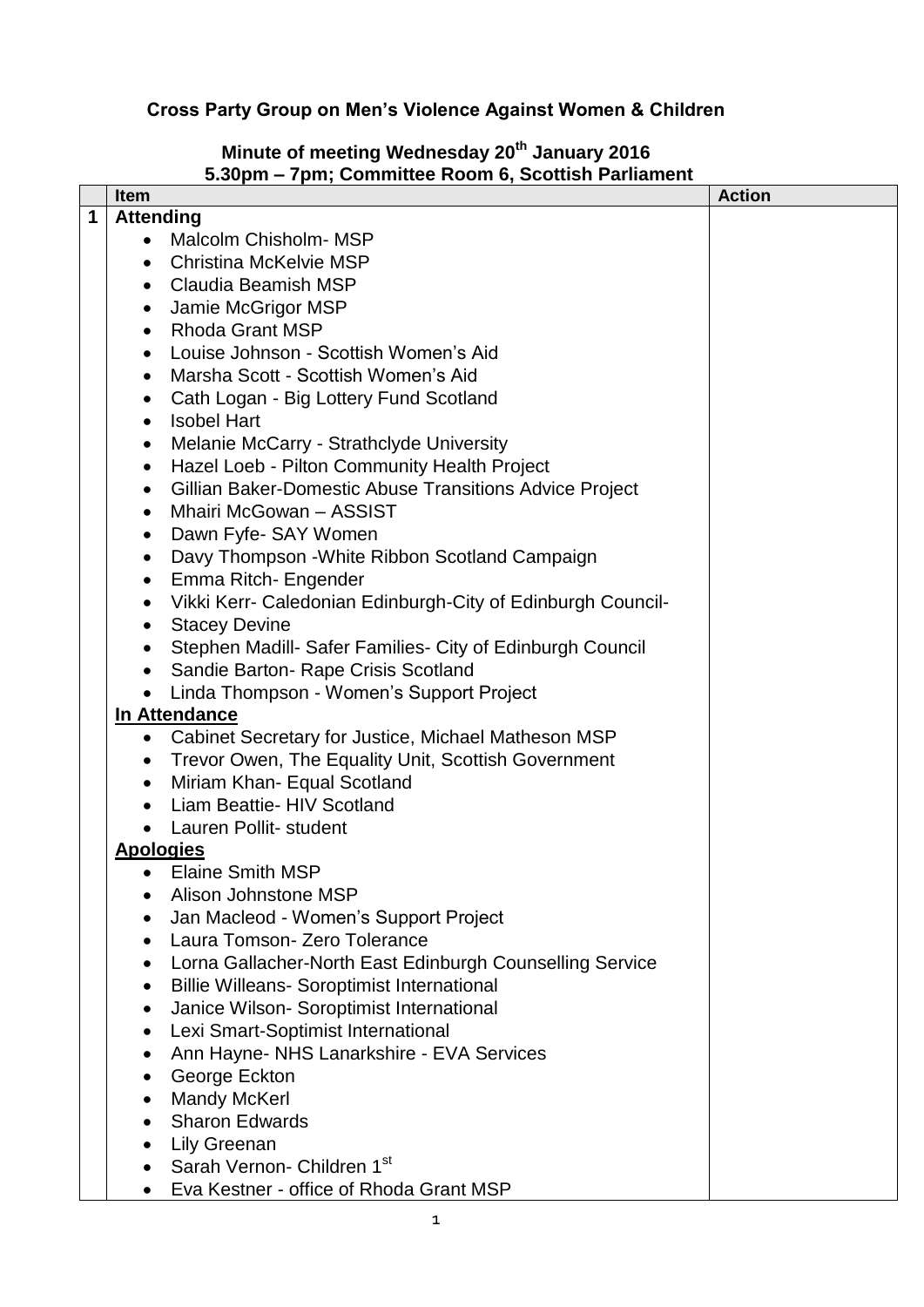| • Girijamba Polubothu, Shakti Women's Aid                                                                                                  |  |
|--------------------------------------------------------------------------------------------------------------------------------------------|--|
| <b>Mariem Omar-Amina</b>                                                                                                                   |  |
| Janet Fulton                                                                                                                               |  |
| Susan Lawson- West Lothian Council                                                                                                         |  |
| Jen Richards- Pilton Community Health Project                                                                                              |  |
| Discussion with the Cabinet Secretary for Justice, Michael                                                                                 |  |
| <b>Matheson MSP</b>                                                                                                                        |  |
| The Cabinet Secretary had been invited to the CPG to discuss Scottish                                                                      |  |
| Government policy on a variety of VAW-related issues and the meeting                                                                       |  |
| agreed to take this as the first agenda item since the Cabinet Secretary                                                                   |  |
| had another commitment straight after the CPG. To assist the                                                                               |  |
| discussion, CPG members had been invited to submit questions in                                                                            |  |
| advance and these were now taken in turn by the Cabinet Secretary.                                                                         |  |
| 1) Scottish Women's Aid-("SWA") What were the Scottish                                                                                     |  |
| Government plans around the implementation of the Equally Safe                                                                             |  |
| Strategy; the ongoing debate around corroboration and the EU                                                                               |  |
| Directive on Victims' Rights which gives a clear statement on eligibility                                                                  |  |
| of access to support services regardless of immigration status?                                                                            |  |
| <b>Cabinet Secretary response</b>                                                                                                          |  |
| <b>Corroboration-</b> -proposals in the then Criminal Justice                                                                              |  |
| (Scotland) Bill at Stage One had not obtained Parliamentary                                                                                |  |
| consensus and had met with concern. Stage 2 suspended and the                                                                              |  |
| Scottish Government ("SG") appointed Lord Bonomy to undertake a                                                                            |  |
| Review of safeguards and other measures that might be needed post-                                                                         |  |
| removal of corroboration. Lord Bonomy's Review Report was                                                                                  |  |
| published in April 2015 and to allow further consideration of the 19<br>recommendations, including research into jury decision-making, the |  |
| three verdicts, jury majority and jury size, the provisions around                                                                         |  |
| corroboration were removed from the Criminal (Justice) Scotland Bill at                                                                    |  |
| the reconvened Stage Two scrutiny.                                                                                                         |  |
| In September 2015, the Cabinet Secretary advised the Justice                                                                               |  |
| Committee that the jury research work would progress along with a                                                                          |  |
| final check around the 6 areas the Bonomy Report identified; taking                                                                        |  |
| these forward means that corroboration can be re-addressed, taking                                                                         |  |
| into consideration the impact on crime and victims in general.                                                                             |  |
| The SG will start to commission research; various ways this could                                                                          |  |
| be undertaken, including consultation with actual, as opposed to "mock                                                                     |  |
| jurors" which would involve amending the Contempt of Court Act. The                                                                        |  |
| research is likely to take around two years and on completion, it would                                                                    |  |
| be reasonable to revisit the matter. Must be prepared to address the                                                                       |  |
| issue with reasonable safeguards in place                                                                                                  |  |
| EU Directive- the SG is implementing the Victims and Witnesses                                                                             |  |
| (Scotland) Act 2014 and other instruments. The SG is clear that                                                                            |  |
| immigration status should not impact on, or compromise, access to                                                                          |  |
| victim and witness services. If women are subject to violence in the UK                                                                    |  |
| or abroad, it is right to provide support and assistance, regardless of                                                                    |  |
| immigration status.                                                                                                                        |  |
| 2) SWA and George Eckton- SG intentions around the specific                                                                                |  |
| offence of domestic abuse?                                                                                                                 |  |
| Cabinet Secretary response- The SG is taking forward their                                                                                 |  |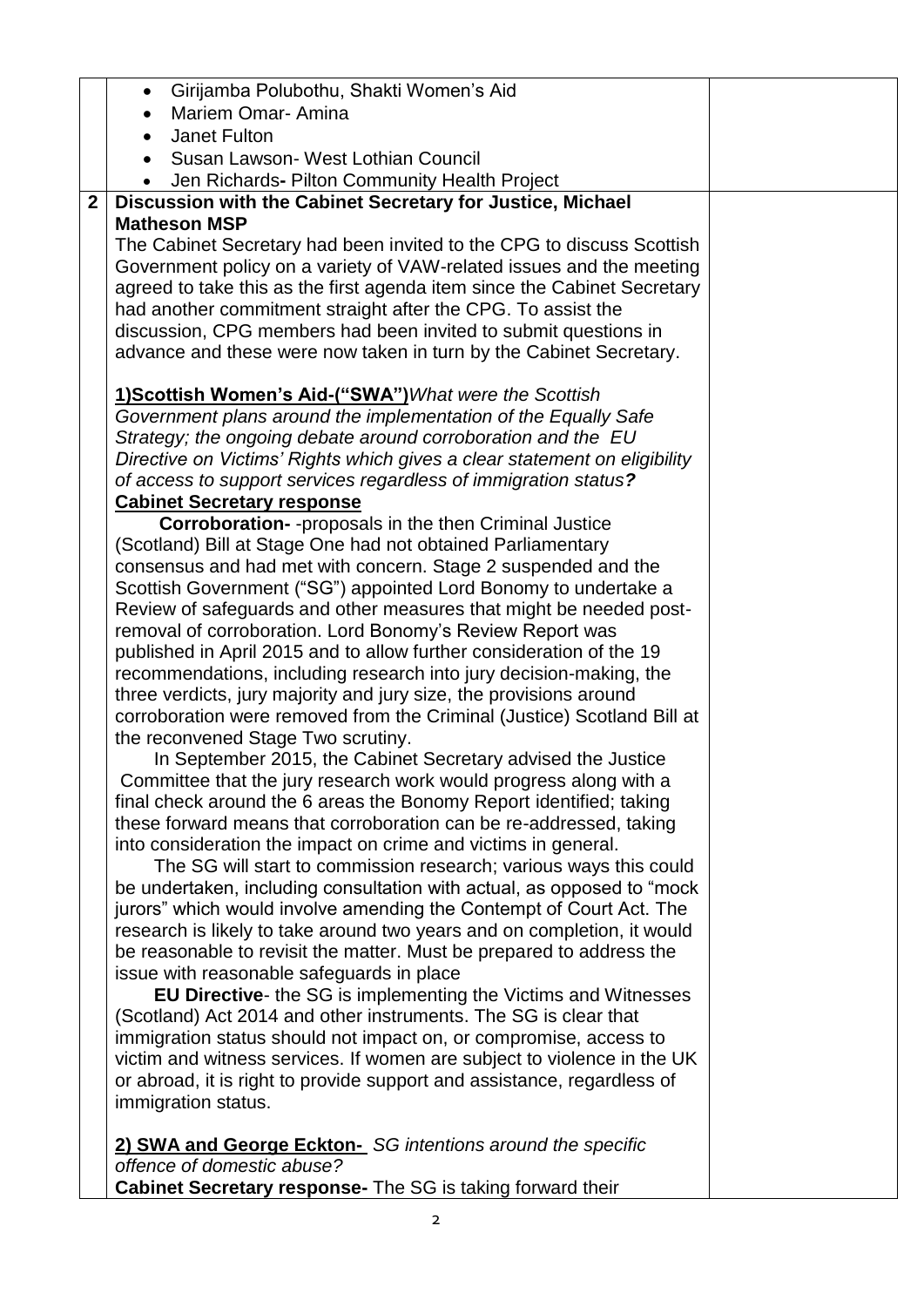commitment on this- represents a new direction and very few other countries have such an offence. The results of the consultation in 2015 indicated that there was no stakeholder consensus on the wording of the offence and it is crucial that the correct wording is created.

This matter could not be satisfactorily resolved before the introduction of the Abusive Behaviour and Sexual Harm (S) Bill in October 2015 so a draft offence was not included in that Bill. The SG wanted consensus on the wording to maximise the benefits of the offence and did not want to rush this into Parliament, hence the current SG consultation on the proposed wording of a statutory offence, noting that the version in this consultation is better than previous suggested drafts.

If re-elected, the SG will take this forward as a priority Bill for the new Parliament, either as a stand-alone measure or it may sit within other legislation.

**Mhairi McGowan ("MM")** -regardless of the consensus of opinion on the wording, an improvement on previous versions, and whether or not the offence proceeds, it will also be necessary to consider the issue of self-representing accused in relation to this offence since this may be used to undermine the criminal process and manipulate /threaten women to withdraw from the process.

**Christina McKelvie MSP**- the criminal justice process could be used to continue the abuse and the perpetrator demonstrating that he still holds power, thus undermining the intention of the offence. This is an issue at present and merits scrutiny.

The Cabinet Secretary indicated more could be done for vulnerable witnesses, for instance, children and young people and as a modern, progressive, system, they should not be subject to cross examination and should not be inside the court. The Evidence and Procedure Review considered the process in England, Australia and Norway where it was possible to retain the fundamental requirements but through a better approach to taking evidence.

## **3) Soroptimist International-** *How will the smaller prison units planned for women significantly differ from the current larger original prisons*?

**Cabinet Secretary response-** the larger prison planned for Inverclyde will not proceed. Numbers at Cornton Vale were an issue in 1999 when the Cabinet Secretary was a member of the original Scottish Parliament's Justice Committee. The McLeish Scottish Prisons Commission Report of 2008 identified that conditions at this institution were unacceptable and the female prison population had to be reduced; the situation has continued to deteriorate.

The SG has options around offending and can make decisions to change policy direction that will affect people's lives, a radically different approach to female offenders. Proposals include a National Unit for 80 women and five Custodial Units across Scotland, which will be delivered on a multi-agency basis with a range of services engaged. There are various models across the world dealing with women's offending; however, none of these provide a single solution and there is international interest in the Scottish response.

There is an evidence base that indicates that prison is not an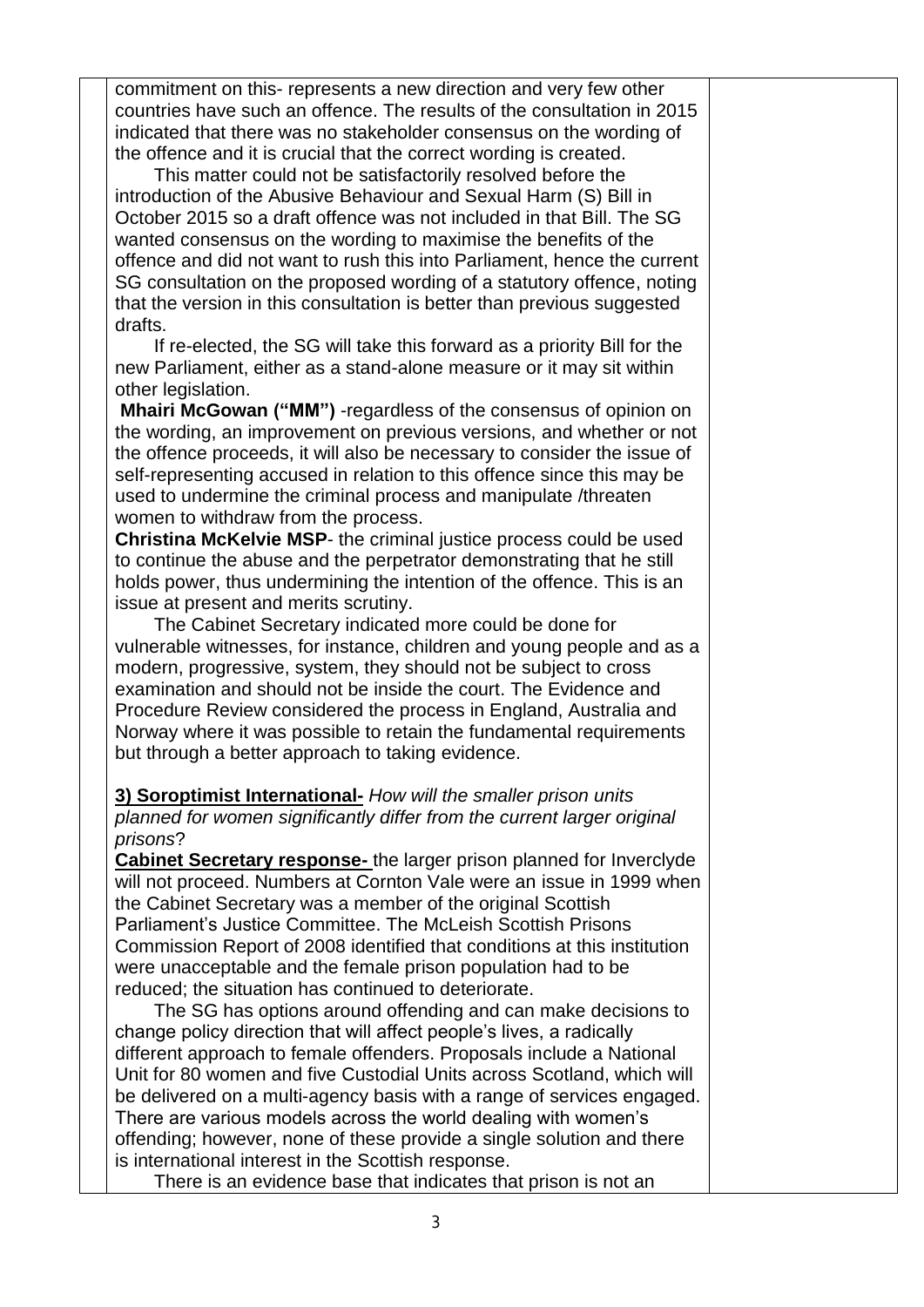effective way of tackling the underlying causes of women's offending and more could be done in the community. The SG 2016/17 Budget had moved funding from prisons into community based disposals.

**4) Linda Thompson***- When will the Justice Department research commissioned on commercial sexual exploitation be published , and when will the National Symposium on that research take place?* **Cabinet Secretary response-** the desk-top research is nearly complete and the comparative work on other areas has almost been concluded. There will be two-three workshops at the end of February/beginning of March with dates and venues yet to be confirmed. Once information gathered from these events, this will be taken forward

## **5) Additional questions from the floor**

**Gillian Baker -** important in the protection of women in civil and criminal courts to ensure that the Legal Aid Budget was not in any way depleted or diminished but this is happening in practice and is a stated aim of SLAB. The result is that perpetrators are, by necessity, representing themselves in criminal proceedings. To prevent women being harassed and intimidated by self-representing perpetrators and defence agents, women need representation in criminal cases. If this cannot be achieved through Advice and Assistance or Legal Aid, women need other support to obtain cost-free representation; if women are represented and appropriately protected in the court process, they have a better voice.

In terms of civil cases, women are being denied Civil Legal Aid to raise/defend child contact actions or those for a protective order, to protect themselves and their children. SLAB are under pressure to deny these applications and without some other model, the burden on SLAB is enormous. Women are struggling to obtain Civil Legal Aid for contact and/or protective orders which is adding to the many pressures they are already under and presents yet another battle and barrier in access to justice for them. The Scottish Women's Rights Centre in the West is targeting women who do not have access to Civil Legal Aid. This is funded by SLAB for 16-18 months but can only support one solicitor.

**Cabinet Secretary response** - the Legal Aid budget was demand- led and had to be met. The SG had chosen not to go down the route adopted in England and Wales which essentially dispensed with access to/provision of civil legal aid and the SG has tried to maintain access as widely as possible within budget constraints.

On the criminal side, efforts have been made to have processes work as efficiently as possible and ensure that defence solicitors are taking cases forward efficiently. Work is being done around Intermediate Diets and to reduce the budget.

In relation to civil legal aid, parties have to demonstrate that "*all reasonable steps have been taken before coming to court",* noting that this was an issue in relation to domestic abuse. Outwith domestic abuse, SLAB should ensure that parties "take steps" but he emphasised that SLAB should be taking domestic abuse into account in terms of this. The SG is trying to ensure/keep access to Civil Legal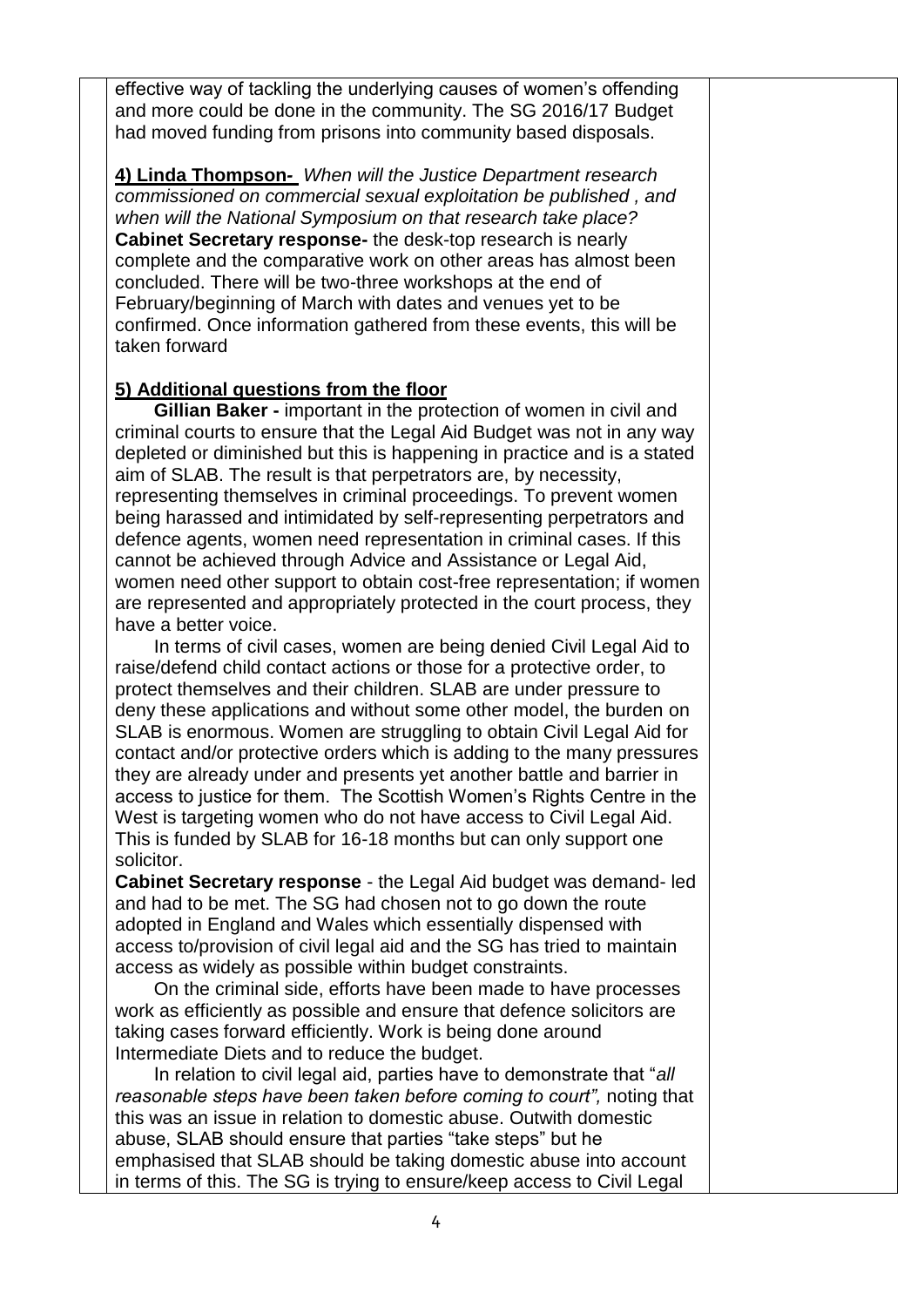|                 | Aid as much as possible due to the impact on women.                                                                                     |  |
|-----------------|-----------------------------------------------------------------------------------------------------------------------------------------|--|
|                 | <b>Sandie Barton-("SB")</b> what is the current position around                                                                         |  |
|                 | women's personal records in criminal proceedings and the progress of                                                                    |  |
|                 | the COPFS Internal Review?                                                                                                              |  |
|                 | <b>Cabinet Secretary response-</b> The COPFS is reviewing the use of                                                                    |  |
|                 | section 274 and 275 to obtain a picture of the scale of the issue and                                                                   |  |
|                 | how they are dealing with it, in terms of when COPFS challenge                                                                          |  |
|                 | applications, when they do not and why. This should be available                                                                        |  |
|                 | within the next month or two.                                                                                                           |  |
|                 | The Cabinet Secretary then had to leave the meeting but indicated a<br>willingness to answer further questions submitted by the CPG.    |  |
|                 | The Convenors agreed that if members have any additional                                                                                |  |
|                 | questions, these should be sent to Louise Johnson at SWA who                                                                            |  |
|                 | will pass these onto the CPG Convenors.                                                                                                 |  |
| 3               | Approval of minutes of previous meeting - minutes of the meeting                                                                        |  |
|                 | of 30 <sup>th</sup> September 2015 were approved                                                                                        |  |
| 4               | <b>AGM</b>                                                                                                                              |  |
|                 | The minutes of the AGM of 21 January 2015 were approved<br>$\bullet$                                                                    |  |
|                 | The current Co-Convenors, Malcolm Chisholm MSP and<br>$\bullet$                                                                         |  |
|                 | Christina McKelvie MSP and the current Vice Convenors,                                                                                  |  |
|                 | Claudia Beamish MSP and Jamie McGrigor MSP, were                                                                                        |  |
|                 | proposed for re-election by Louise Johnson of SWA and                                                                                   |  |
|                 | seconded by Mhairi McGowan of ASSIST; no alternative                                                                                    |  |
|                 | candidates are put forward and the current office holders were<br>duly re-elected. SWA was re-elected as Secretary.                     |  |
| $5\overline{)}$ | Progress of "Equally Safe" Strategy- update from Marsha Scott                                                                           |  |
|                 | ("MS")                                                                                                                                  |  |
|                 | The Strategy has four work streams (Primary Prevention, Capacity and                                                                    |  |
|                 | Capability, Justice and Accountability) and four expert Working Groups                                                                  |  |
|                 | under the same headings to inform, the development of longer term                                                                       |  |
|                 | action plans, overseen by the VAW Joint Strategic Board ("JSB").                                                                        |  |
|                 | SWA chairs the Accountability WG, to vertically and horizontally                                                                        |  |
|                 | evaluate the work of the Strategy and VAW work across Scotland;<br>Engender chair the Prevention WG and Rape Crisis Scotland are also   |  |
|                 | members. Capability and Capacity WG- chaired by COSLA. Are                                                                              |  |
|                 | redrafting their Terms of Reference and looking at "mainstream" as                                                                      |  |
|                 | opposed to specialist services. MM advised that this WG has not                                                                         |  |
|                 | progressed to the same extent as the other three. SB will sit on this                                                                   |  |
|                 | <b>WG</b>                                                                                                                               |  |
|                 | MS- A number of strands of activity are currently underway in the                                                                       |  |
|                 | four WGs and the JBS.SWA has ongoing concerns about the, firstly,                                                                       |  |
|                 | the "robustness" of the implementation approach to the Strategy and                                                                     |  |
|                 | the policy decisions around the current retention of the corroboration<br>requirement given that the Strategy had been written with the |  |
|                 | expectation that this requirement and the post-election budget impact                                                                   |  |
|                 | on progress.                                                                                                                            |  |
|                 | The CPG enquired as to the timeframe for the sharing of the                                                                             |  |
|                 | Implementation or Action Plan across the VAW sector? Emma Ritch                                                                         |  |
|                 | ("ER") - JSB had not identified a timeframe and all four WGs had also                                                                   |  |
|                 | been given the task of producing Action Plans but again, with no final                                                                  |  |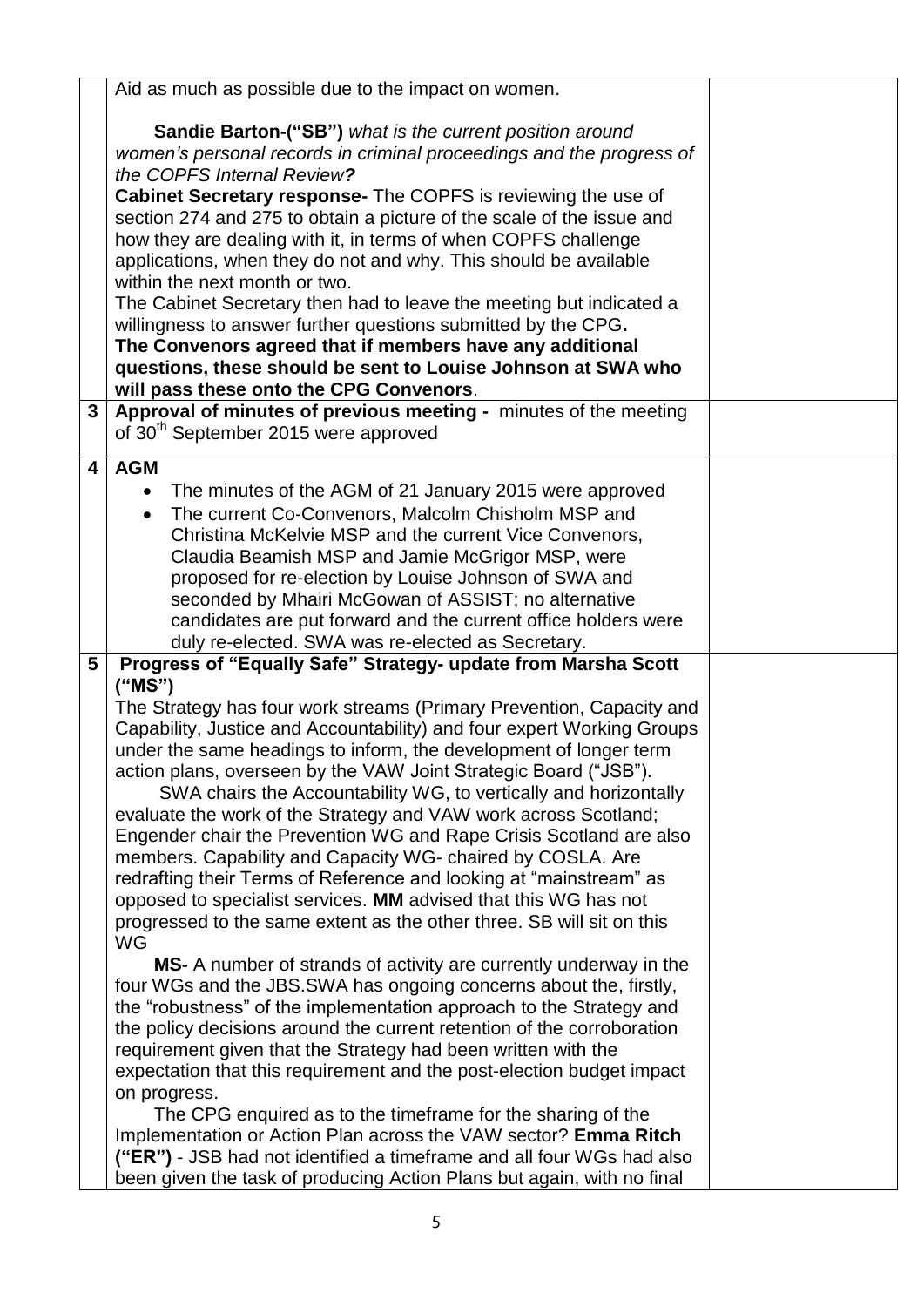|                         | deadline and are all at different stages. MS- the Justice Expert Group   |                             |
|-------------------------|--------------------------------------------------------------------------|-----------------------------|
|                         | has the Action Plan on its February agenda                               |                             |
|                         | MM and MS advised Equally Safe is being updated, but not                 |                             |
|                         | rewritten, to address gaps in the current version. Feedback is being     |                             |
|                         | taken by the SG until 22 January but not clear whether this has been     |                             |
|                         | shared outwith the JSB or with Working Groups. Either Marsha Scott       |                             |
|                         | or Mhairi will be happy to raise any issues and Mhairi has e-mailed the  |                             |
|                         | Domestic Abuse Advocacy Groups for feedback. The update will be          |                             |
|                         | shared at the end of the month.                                          |                             |
|                         | <b>Rhoda Grant MSP-</b> will this rewrite address the lack of education  |                             |
|                         | around "respectful" relationships, etc. to avoid children and young      |                             |
|                         | people obtaining their "education" from the internet? MS- issue partly   |                             |
|                         | around making girls visible and listening to them. Sex education for     |                             |
|                         | children and young people would be taken up by the Working Groups,       |                             |
|                         | as opposed to the main Strategy document. SB advised that Rape           |                             |
|                         | Crisis Scotland is working with the Children's Commissioner around       |                             |
|                         | their RCS National Prevention project on sexual violence prevention      |                             |
|                         | and healthy sexual relationships for young people. $ER - the$            |                             |
|                         | Prevention WG has talked extensively around girls' experience in the     |                             |
|                         | classroom and the "toxic environment" in schools. Children's             |                             |
|                         | organisations are engaging with this WG to take this forward and are     |                             |
|                         | looking at testing Logic Models with children and young people.          |                             |
| 6                       | Consultation on specific criminal offence of domestic abuse-             |                             |
|                         | update from Marsha Scott ("MS")                                          |                             |
|                         | Current wording under consultation was an improvement on previous        |                             |
|                         | versions but SWA still has concerns. Important that we engage with       |                             |
|                         | the SG around the language of the proposed offence to ensure that it     |                             |
|                         | better reflects women and children's experiences. SWA are engaging       |                             |
|                         | with local WA groups and services user around the language and           |                             |
|                         | would like to receive partners' impressions of the draft wording.        |                             |
|                         | The fact that the offence did not make it into the Abusive               |                             |
|                         | Behaviour Bill is not a disappointment since the earlier version was not |                             |
|                         | suitable, did not reflect the understanding of coercive control, and     |                             |
|                         | would not have allowed coercive control to be prosecuted as domestic     |                             |
|                         | abuse. MM added that there had been opposition to the previous           |                             |
|                         | wording and concerns about this going to Parliament.                     |                             |
|                         | Name of the offence-should it be referred to as "Coercive Control"       |                             |
|                         | or not- need clarity for operational Police officers                     |                             |
| $\overline{\mathbf{4}}$ | Statement of Intent (SOI) update - Davy Thomson ("DT"), White            | -DT will send the           |
|                         | <b>Ribbon Scotland</b>                                                   | list of MSPs who            |
|                         | 16 Days CPG December meeting did not take place and no dates have        | have not signed to          |
|                         | been available at the Parliament for a specific event so no signing      | <b>MC and CM</b>            |
|                         | opportunities during the 16 Days. Currently 57 signatures on the SOI     | - SWA to follow up          |
|                         | but still many MSPs outstanding, although some interest from MSPs        | <b>COPFS re signing.</b>    |
|                         | to sign- can we do this before and after dissolution? How do we follow   | -DT to liaise with          |
|                         | up given that the CPG pages are deleted from the Parliament website      | MS on 8 <sup>th</sup> March |
|                         | after the election but remembering that we have the minutes and the      | event                       |
|                         | SOI? DT will send the list of MSPs who have not signed to Malcolm        | -CM to check                |
|                         | and Christina who will follow up. LJ - COPFS has indicated intention to  | whether Law                 |
|                         | sign- advised that SWA will follow this up.                              | <b>Officers could sign</b>  |
|                         | <b>Opportunities to promote?</b>                                         | <b>SOI at next Justice</b>  |
|                         | Party Manifestos-focus on SOI? Ask current and future MSPs               | <b>Questions and</b>        |
|                         |                                                                          |                             |